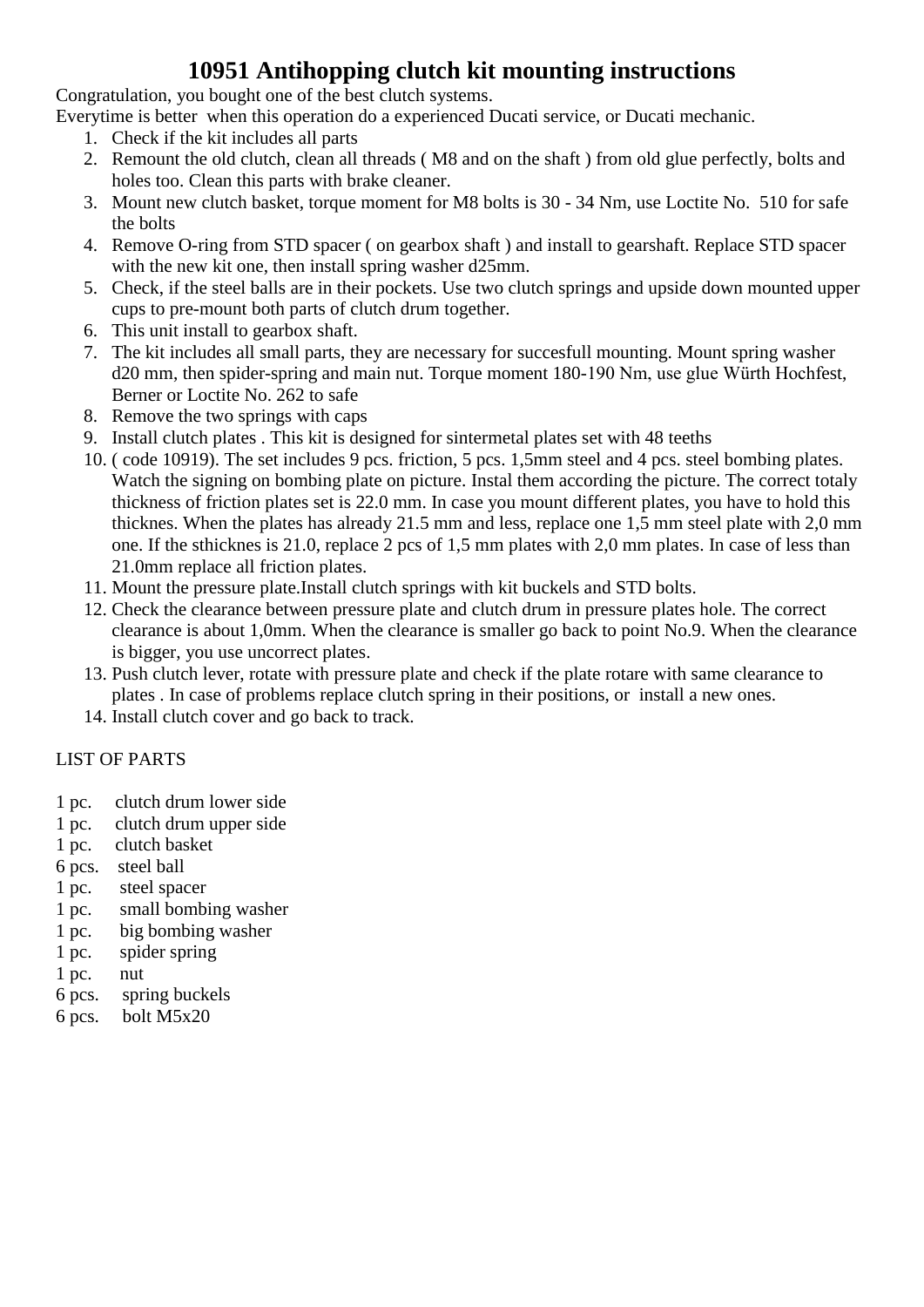

10951 Picture B (pic.b)

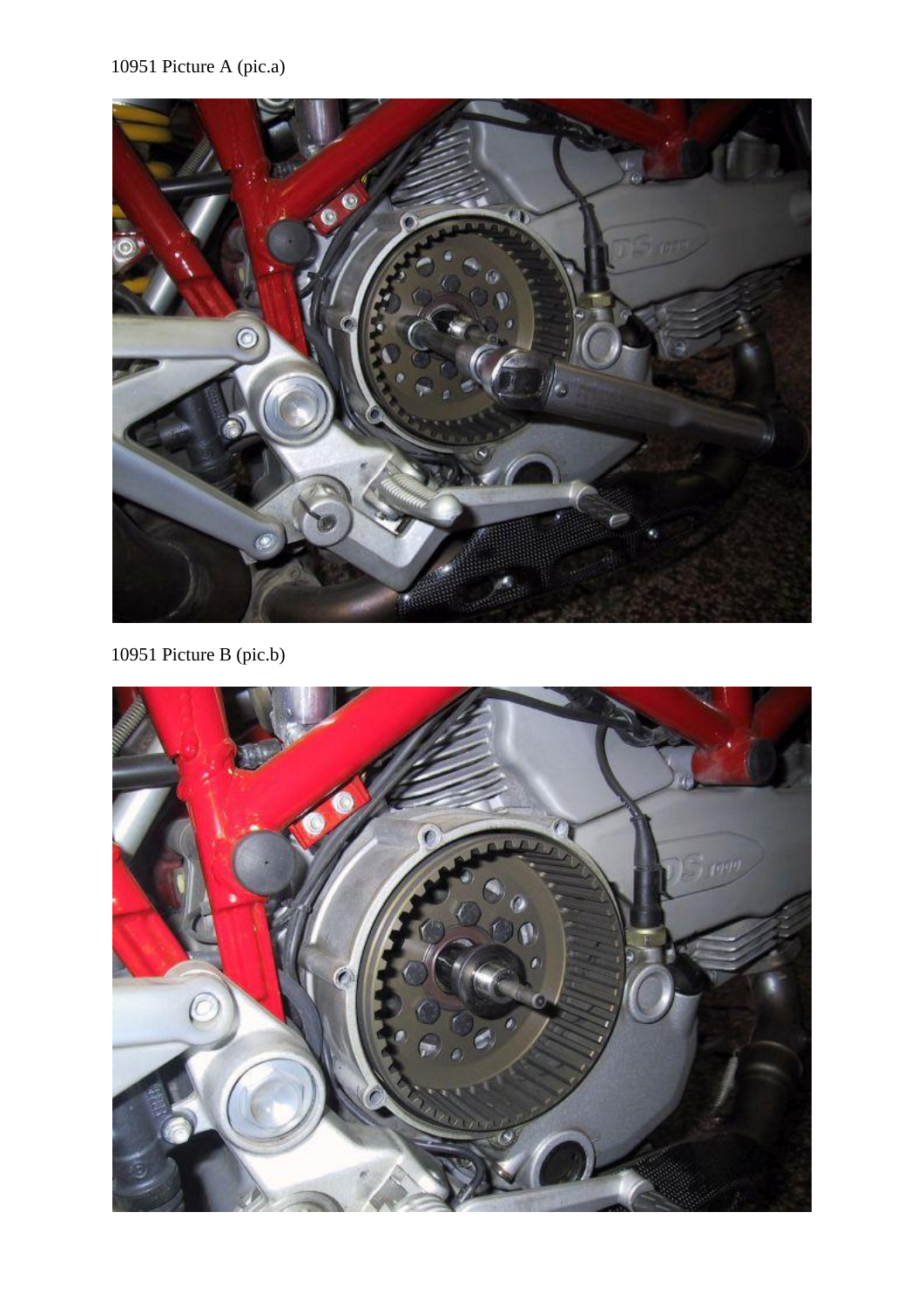## 10951 Picture C (pic.c)



10951 Picture D (pic.d)

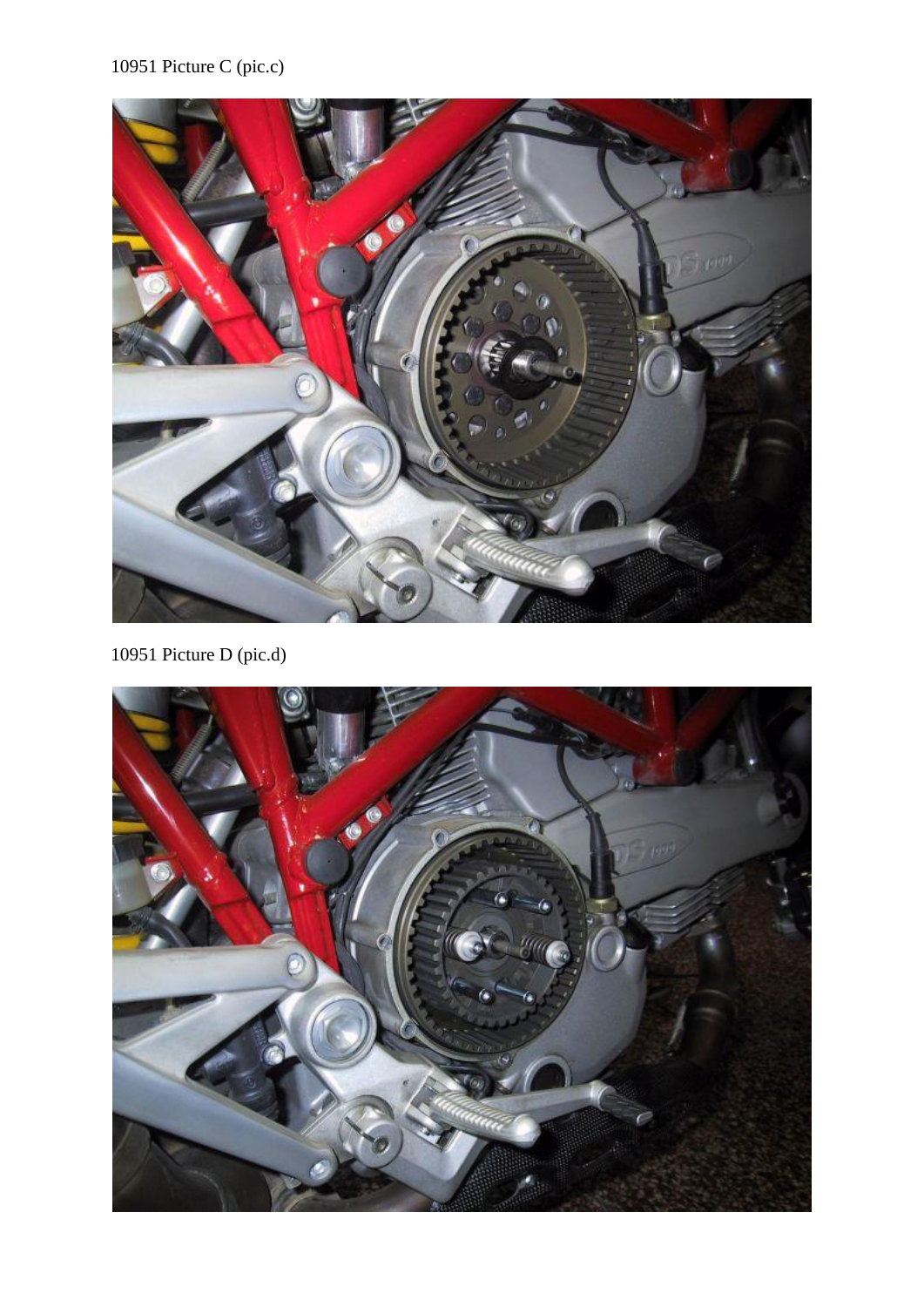## 10951 Picture E (pic. e)



10951 Picture F (pic. f)

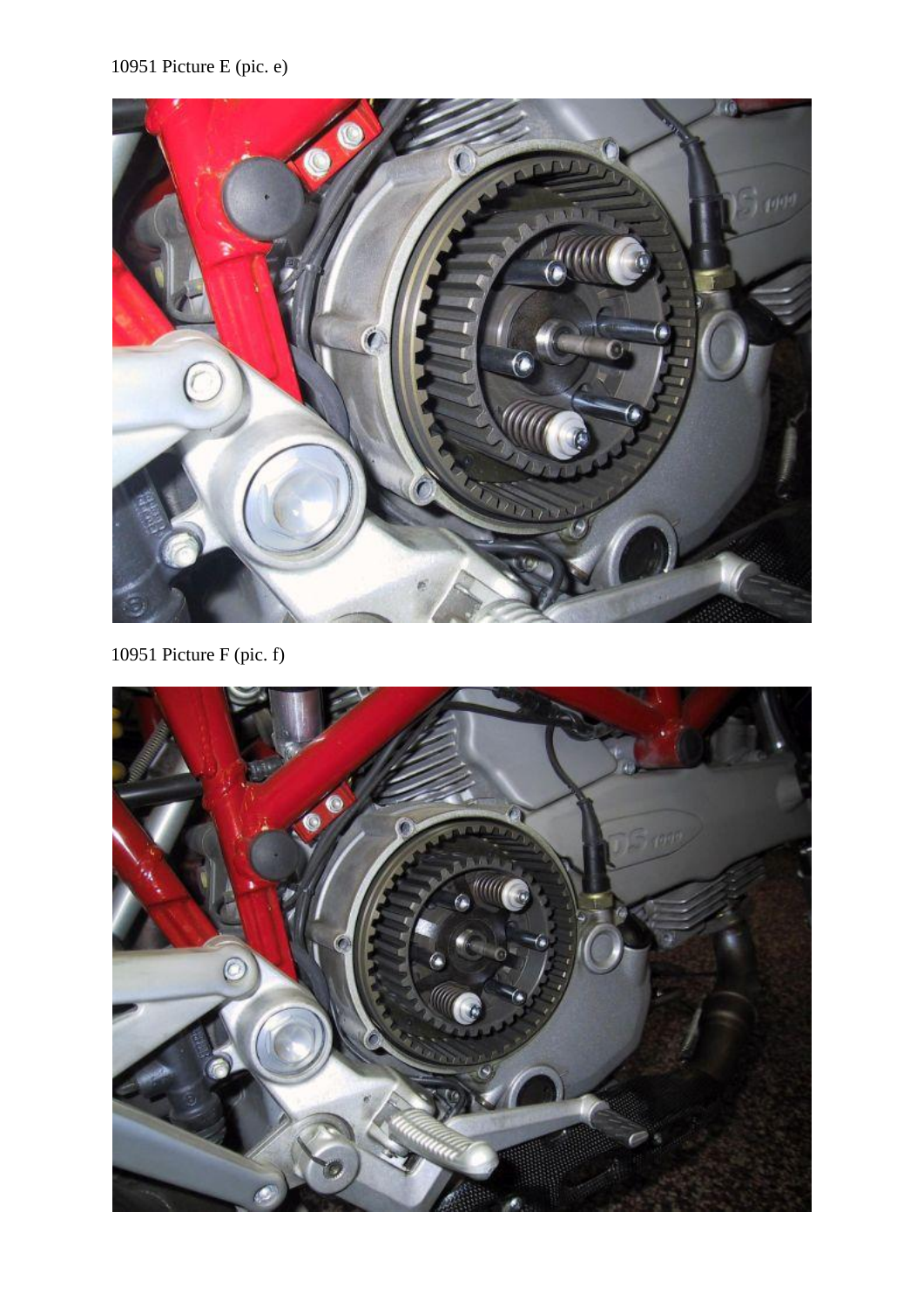# 10951 Picture G (pic. g)



10951 Picture H (pic. h)